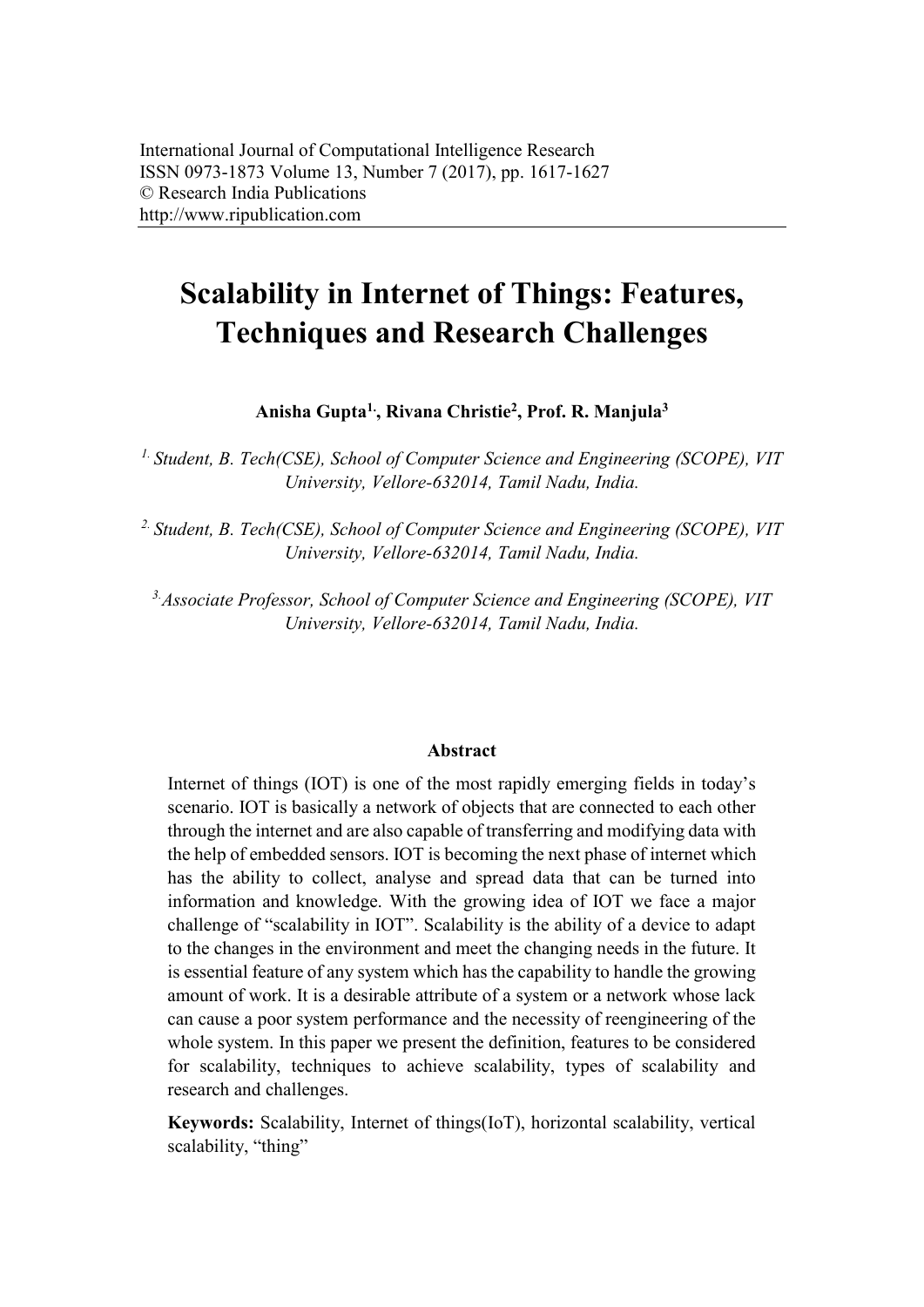#### **INTRODUCTION**

With the enhancement in technology in this fast advancing world, the number of devices that connect to the internet is increasing exponentially, which also increases the amount of data that is being transferred over the web. Also, with the growth of technology in various areas, people use the internet for a wide range of things such social media platforms, communication, playing games, online banking, e-commerce, online shopping, etc. As more and more gain access to this network of interconnected networks, we have achieved a bigger goal of making machines, remote devices and smart objects capable of being connected to the internet. This quintessential shift gives rise to new visionary benefits. This inter-networking of devices or "things" opens new gateways for devices to communicate with each other perpetually and makes everyday life "smart" [1]. In other words, this perfect specimen is called the "Internet of Things" (IoT). The integral purpose of this is to contrive a configuration that facilitates the formation of a "smart" network comprising of these immense number of devices, systems and equipment. Another primary intention of IoT is to expand the network in order to incorporate any "thing" that can be remotely located an identified without the need of a communication intermediary between these "things". Furthermore, as this new technology progresses to an altogether different level, it becomes inevitable to make the device more scalable both horizontally and vertically. Horizontal scalability deals with expanding the network so that increasing number of hardware devices or software entities can be accommodated in the network. Whereas, vertical scalability is concerned with the capability to build up the efficiency of the already existing software or hardware by affixing more number of resources.

On a larger scale, IoT can be listed as a worldwide framework that promotes the connection of any "thing" by manipulating extracted data and their communication abilities. The entire existing and emerging structure of networks is considered to be a part of this progressively accelerating IoT framework. The fundamental property of an IoT framework is that it will provide exclusive recognition of each "thing" and its virtual personification for the progress and development of usefulness and applications. Scalability is a very crucial aspect that comes into being with the new and progressive technology advancements that happen every day. As more and more number of devices or "things" are being connected to the internet, it is a matter of utmost concern to consider various complications that arise as a result of this. There are innumerable aspects that need to be kept in mind for scalability in IoT. Some of them are listed below.

## *A. Features for scalability:*

Scalability is a mega-phenomenon which is driven by smaller and more specialized processes. A very crucial aspect for scalability is the features that need to be kept in mind for scalability. These include features such as business, marketing, hardware, software and network.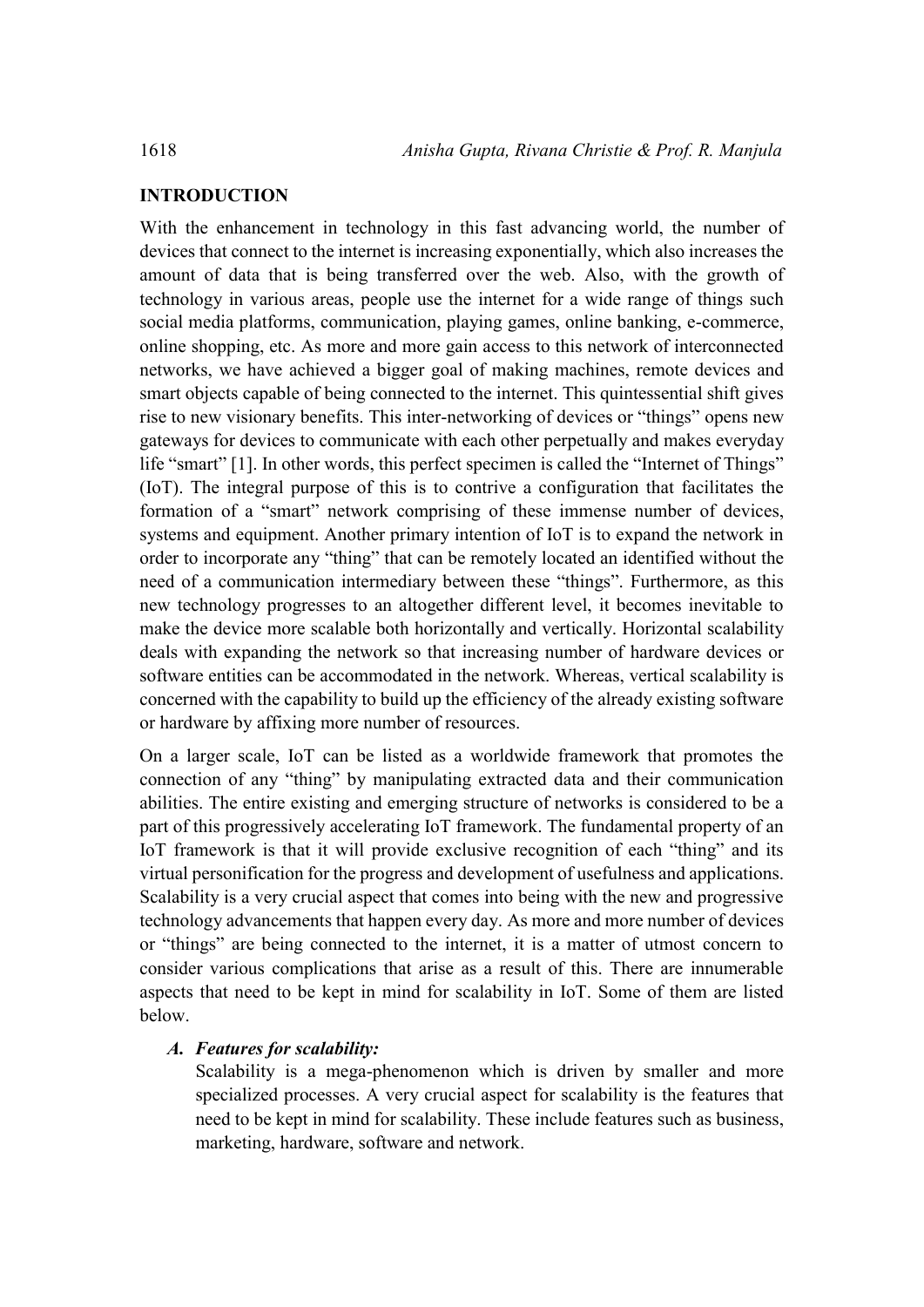## *B. Techniques for scalability:*

A device or a system may be scalable in various ways. But to attain unmitigated scalability, we must follow a well framed series of steps which will facilitate scalability. These steps are formally referred to as techniques for scalability. In our paper, we will be focussing on techniques such as controlling the IoT data pipeline, three axis scaling approach, automated bootstrapping, developing microservices architecture, etc.

## *C. Research challenges and issues:*

With the advancement and progress in today's fast-moving world, there come few hindrances in the process. Research challenges and issues constitute of the probable hindrances or obstacles that we may face while undertaking the process of scalability. We have focussed on various challenges such as protocol and network security, identity management, privacy, trust and governance, fault tolerance, etc.

#### **TYPES AND IMPORTANCE OF SCALABILITY**

An IOT system connects a huge amount of sensors, actuators, and other devices to provide with information sharing and a large number of applications via internet. It challenges the design and the growth of the system to meet scalability and adaptability to the changing environment and needs of the people. Scalability means flexibility that allows us to better address and achieves the specific needs as they arise. The main objective of making the device scalable is to meet the changing demands and they can never be static since the interest of people and taste changes with time as well as the environmental conditions. It is vital as it contributes to competitiveness, efficiency and quality. The importance of scalability is that it helps in the system to work gracefully without any undue delay and unproductive resource consumption and makes a good use of the available resources. In a scalable system, if the memory requirements of the system increase as there is an increase in the amount of data then it does not grow to insupportable levels [2]. Moreover, the device operates smoothly and with speed in spite of the fact that whether the device is large or small in size. Hence it is important to make a device scalable to make it more efficient for the present and the future use. [3]

Here we tend to define the different types of scalability in context to IOT.

## *A. Vertical Scalability:*

It is also referred to as scaling up which is the ability to increase the capacity of existing hardware or software by adding more resources to it. For instance, we add processing power to a server to increase its speed. Moreover, we can scale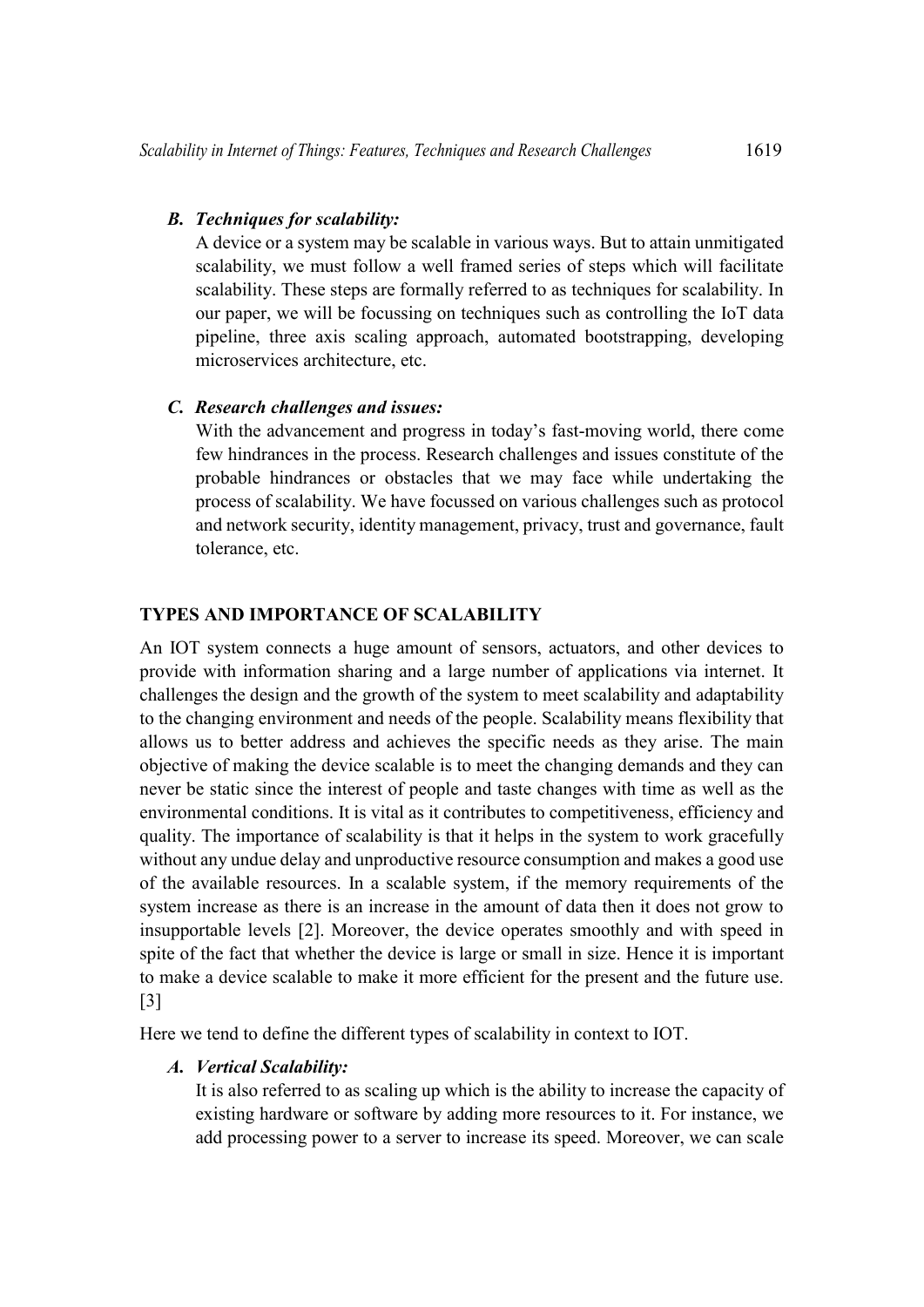a system vertically by expanding it by adding more processing, main memory, storage, and network interfaces to the node in order satisfy more requests per system. Hosting services companies surmount by increasing the number of processors. It means to add resources to a single node in a system which involves the addition of CPUs or memory to a single computer. Such vertical scaling of current systems facilitates them to utilize [virtualization](https://en.wikipedia.org/wiki/Platform_virtualization) technology more productively.

The main advantage of vertical scalability is that it consumes less power if we compare to running multiple servers, reduces administrative efforts as we need to handle and manage only one system. Moreover, the implementation is easier, reduces software costs and application compatibility is retained.

As there are advantages there are also disadvantages of this type of scaling which include greater risk of hardware failure which will cause bigger outages, severe vendor lock in and the cost of the overall implementation is high.

#### *B. Horizontal Scalability:*

It is also referred to as scaling out which is the ability to increase the capacity by connecting the multiple hardware or software entities so that they can work together as a single unit. Horizontal scalability can be achieved by adding more machines into the group of resources and adding more nodes to a system for instance adding a new computer to a distributed software application.

The examples of this can be SOA systems and web servers which scale out by adding more and more servers to the load-balanced network so that the incoming requests can be distributed between all of them. Cluster is a familiar term for describing a scaled-out processing system.

An example might include scaling out from one Web server system to other three systems. System architects may set up swarm of small computers in a [cluster](https://en.wikipedia.org/wiki/Computer_cluster) to obtain cumulative computing power that many-a-times exceeds that of computers based on a single traditional processor.

*Application scalability* indicates the improved performance of running applications on a scaled-up version of the system.

## **FEATURES TO BE CONSIDERED FOR SCALABILITY**

Scalability is an important factor that goes hand in hand with the ever-growing modern infrastructure of devices called the "Internet of Things". By the year 2020, the IoT network will have around 24 billion devices that could connect to it. It is also a diverse phenomenon which deals with numerous aspects of an IoT application such as network and security, identity management, data privacy, big data, massive scaling, etc. Each of these factors are pillars that contribute to the overall anomaly of scalability [4]. We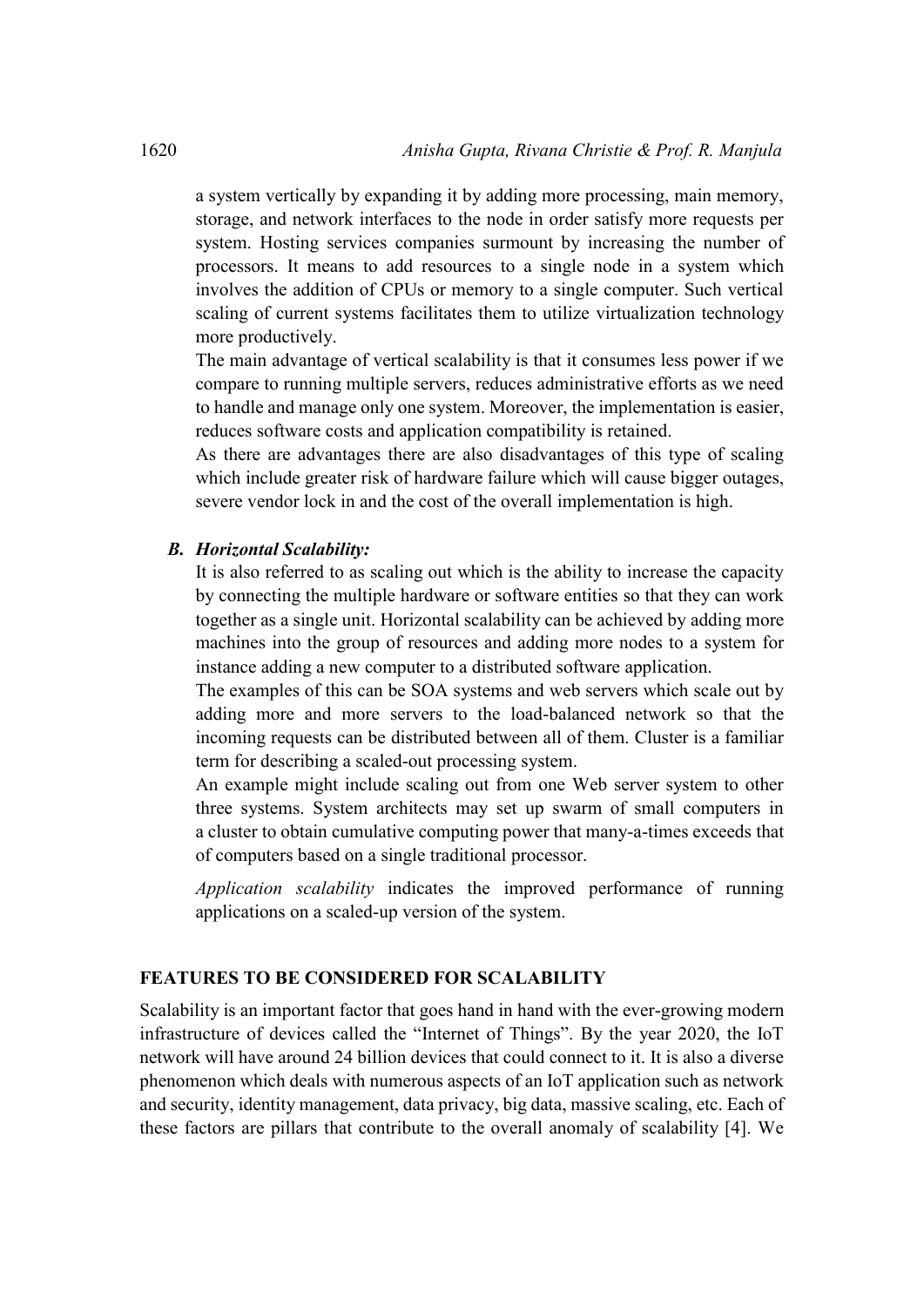shall be focussing on few main factors which are as below:

## *A. Business:*

The system should be able to store the increasing amount of data in the database to make it scalable. For example, if the company is storing small amount of data and if it increases to a higher level in the near future so it should not become obsolete and should be able to provide a platform for the increasing amount of data. If the system is not scalable, then it will not be able to support forthcoming expansion when shifts in technology occur. This may result in loss of businesses and they may be left with unusable systems and devices that must either be interchanged or augmented and both are expensive prospects.

# *B. Marketing:*

The device should be suitable to all the environments and it can work in any environment as required according to the need of the customer. The device should be easily understandable and should be easy to use for a customer and if the customer requires any of the changes related to the device so the changes can easily be made without disrupting the working of the system.

## *C. Software:*

A scalable system should have the feature of moving from a smaller to a larger system and take the full advantage of the larger system in terms of performance (user response time). It should have the ability to support an increasing number of connected devices, users, and application features and analytics capabilities without any degradation in the quality of service.

# *D. Hardware:*

Devices need to be uniquely identifiable remotely. Masses of analogous devices corresponding to various customers should only be allowed to use their customer-specific data. Devices need to connect to their respective backend systems in a secure fashion as the information they relay is often private or sensitive, it is necessary to encrypt the data before it leaves the device. Stolen, lost or compromised devices need to be easily quarantined. No one would be willing to pay the bill of previous tenants after vacating.

# *E. Networks:*

A scalable network must have the ability to adapt when failures occur and it must also remain mostly operational until the issue is repaired. It does not require complete deployment in order to function which allows for gradual rollout and tweaks along the way. Align network and device longevity. It should be heterogeneous i.e. it should be able to connect computers and other devices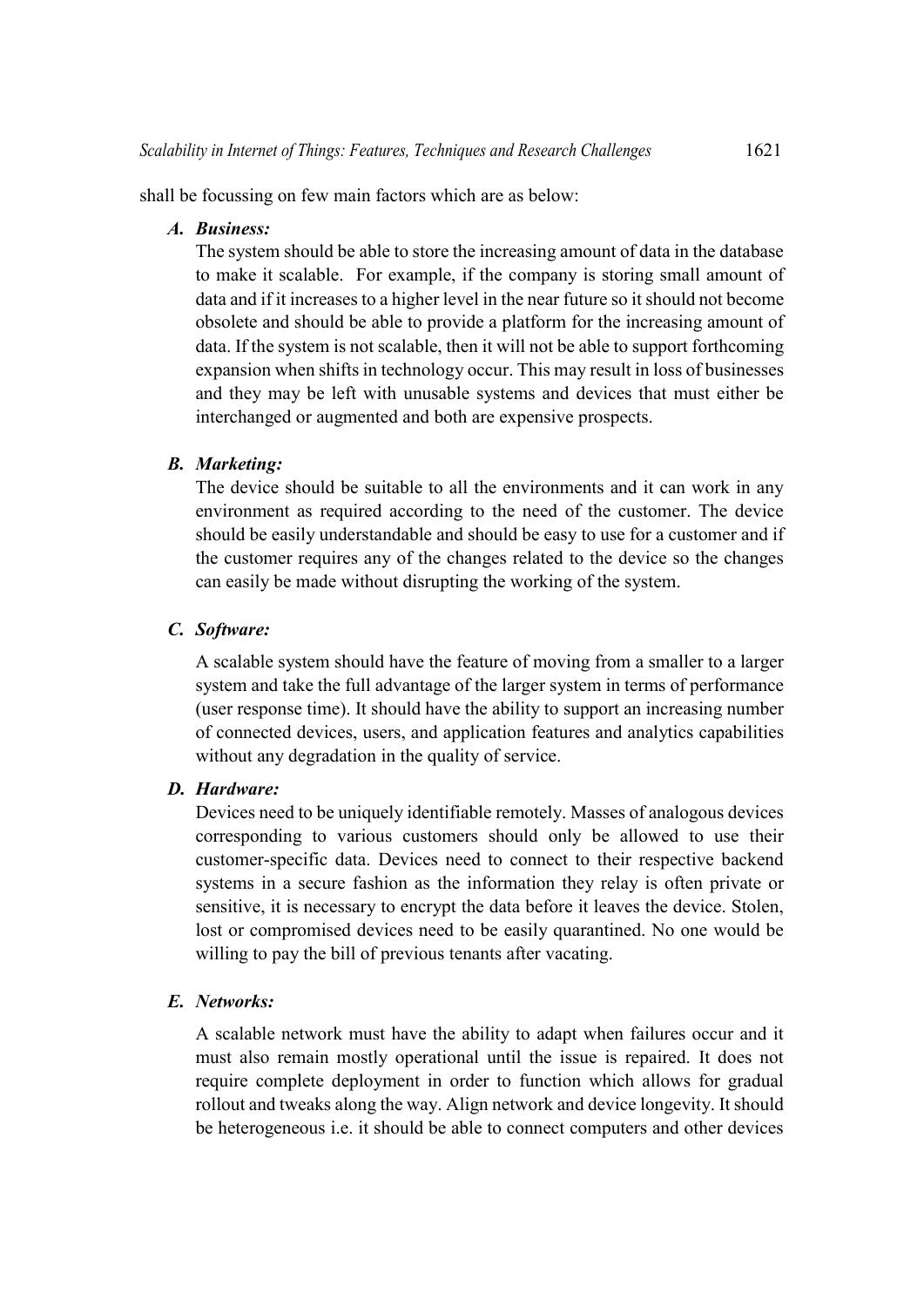with different operating systems or protocols. It is also used in wireless networks using different access technologies. For example, a wireless network which affords a service by the means of wireless LAN and is capable of maintaining the service when switching to a cellular network is called a wireless heterogeneous network. HNet often indicates the use of multiple types of access nodes in a wireless network. [5]

#### **TECHNIQUES FOR SCALABILITY**

Internet of Things (IoT) is an explosively developing field and scalability is considered to be an important factor that facilitates it. This ascertains that IoT application must be made capable to support a gigantic number of connected devices or "things", various types of users and application features. A short description of few techniques is given below. [6]

#### *A. Using automated bootstrapping:*

As the number of devices increase, manual functions such as bootstrapping, software and security configuration, device registration and upgrade are no longer feasible. Thus, any mechanism that involves human interaction and facilitation starts becoming obsolete and impractical. Hence, all these services must automate the aforementioned processes in order to save time and act more efficiently. Devices must have in-built facilities with required bootloaders, security keys and other necessary features that will promote the process of automation when a remotely located device starts up for the first time. [4]

#### *B. Controlling the IoT data pipeline:*

IoT devices generate and transmit tremendous amount of data that needs to be processed and organized in a required format for it to be usable. There is an indispensable need for a data processing pipeline that is made up of front-end collected and a specific set of data and content curation functions in IoT applications. There functions are appropriately applied on the data stream that is being transferred between various systems and "things". With increased number of devices that contribute to generating and transmitting data, these data pipelines must be designed in such a way that they can handle sudden surge in the rate of flow of data and performance issues. The capacities of these data streams must be adjusted based on valuable parameters such as the number of simultaneously connected devices or data streams. Therefore, it is crucial that there be control in the data pipeline as required by a particular service. [6]

## *C. Applying the three-axis approach for scaling:*

IoT applications can be scaled along the three fundamental axes:  $X$  axis – scale by cloning, Y axis – scaling by splitting different things and Z axis – scale by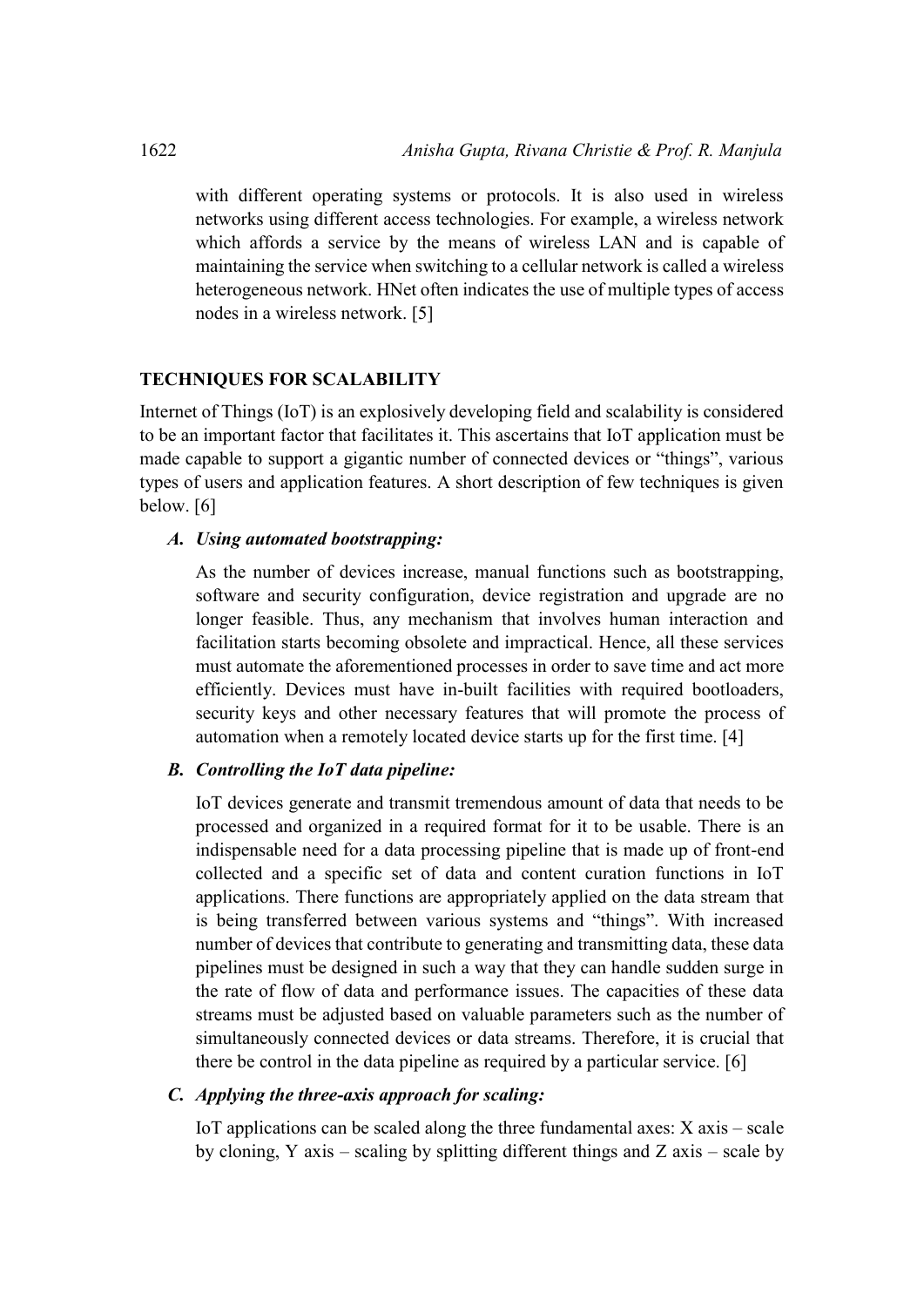splitting similar things. X-scaling is associated with utilizing more resources to distribute the incoming demands amongst various servers, in such a way that all servers are capable of handling requests. It is beneficial to incorporate servers that preserve state information from one request to another. It is easy to scale up such servers. Scaling in Y-axis perpetually means distributing the tasks at hand based on processes. Scaling in the Z-axis means allocating the responsibilities on the basis of the incoming request or response data. Thus, scaling in various directions plays an eminent role as a technique for scalability. [7]

# *D. Developing microservices architecture:*

Microservices is a contemporary architectural approach in which intricate applications are comprised of individualistic micro-processes disseminating with each other with the help of language-agnostic APIs. It is useful to divide each application into several independent instances which are often called functional units each of which performs a separate function. Each of these functional units should work independently and executed. These Functional units can send messages to each other and hence is called microservice architecture. [8]

# *E. Adopting multiple data storage technologies:*

An IOT system has different parts of applications which require different techniques for their storage rather than using one common technique for all. These applications are required to be built on the best suited technology components that are available and hence each of the microservices that we are using should use that component that is suited for its needs. Moreover, the data query and the retrieval requirements should determine their choice of data storage technology or in other words their choice of database. [9]

# *F. Create a system that can be easily expanded:*

As more and more devices are added to the system it should have the capability to easily expand. The device should be designed by analysing the future needs and designing the device according to it. [10]

G. Making sure that the devices that are on the network can be operated for many years without needing any service. [10] The maintenance results in the lowest operational cost for the device as well as the network in long term view.

# **RESEARCH CHALLENGES AND ISSUES**

# *A. Protocol and network security:*

A protocol is primarily referred to as an access method used a standard to define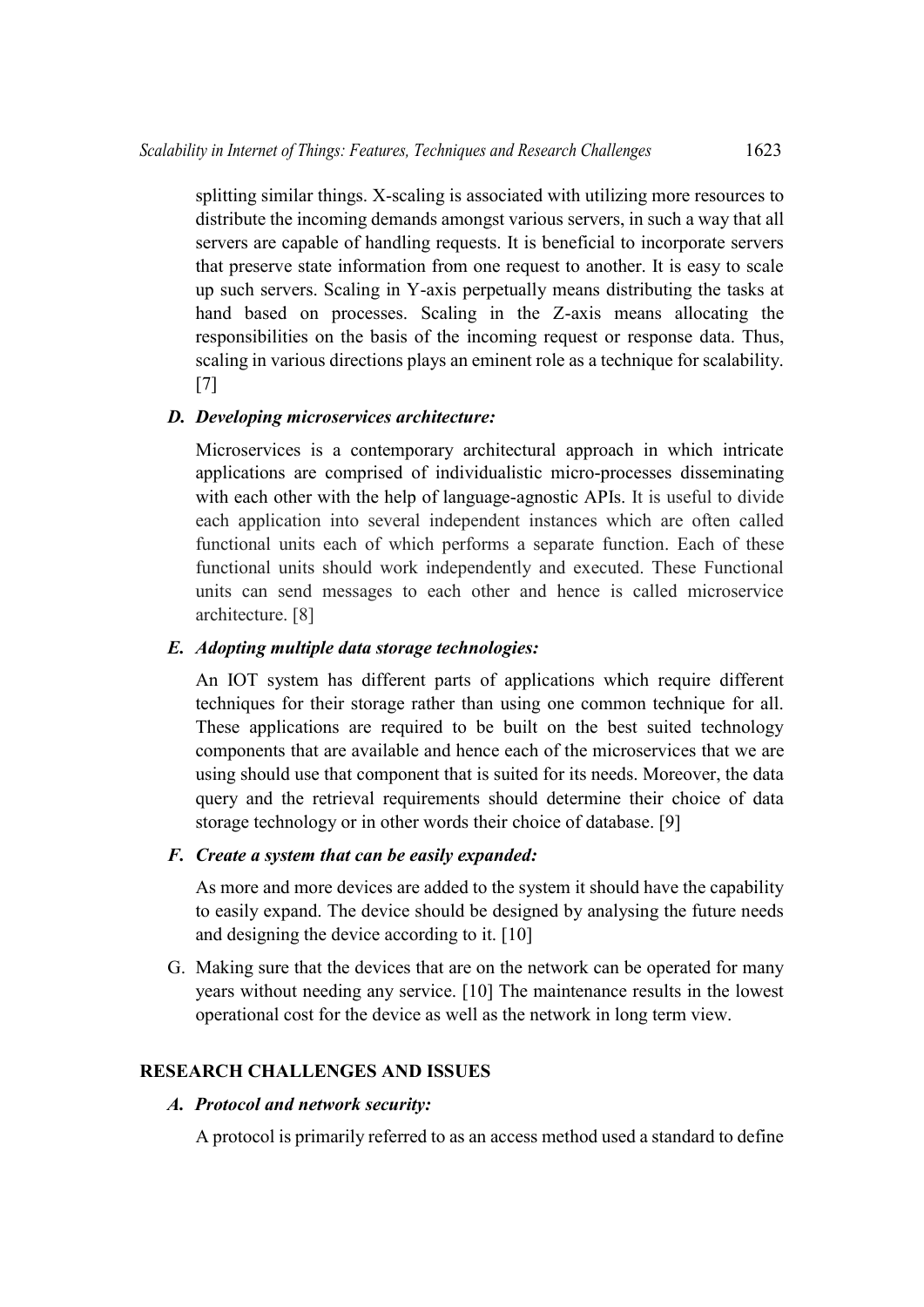a scheme for exchanging data over various computer networks such as Local Area Network or LAN, Intranet, Internet, etc. Thus, with this comes the evident urgency to secure the networks against various malicious practices. Protocol and network security is a predominant factor leading to scalability as with the increase in number of "things" that connect to the internet, we must define new protocols that accommodate and remotely identify each and every "thing" [11]. Hence, it is greatly essential to incorporate cryptography algorithms that can provide high throughput.

## *B. Identity Management:*

Identity management is a field of study which deals with security. It is concerned with giving access to authorized personnel only and it also controls their access to various resources. In the recent days, we come across many incidents where third party sources access unauthorized data and cause trouble in identity management. Such complications are on the rise with the voluminously increasing number of "things" that are being made capable to connect to the internet. Hence, universal authentication is very important. Authorization is another important aspect. If there is no control over who can access data, everything will be accessed by everyone, which is not realistic. Simple in centralized IoT architecture but comparatively difficult in distributed architecture.

#### *C. Privacy:*

Privacy aids in maintaining anonymity and individuality of the users or "things". Privacy in IoT is of utmost concern as it is necessary to protect the information of individual "things" or persons from disclosure to the IoT environment. As "things" in IoT disseminate data unrestrictedly, they also function in affiliation with other "things" and interact with them. Interoperability in an IoT network is indispensable because it helps in maintaining concurrency between various elements of the network. [9] The large amount of data the IoT devices can muster is mind-boggling, which gives rise to more and more access points for hackers, leaving sensitive information at stake. As a matter of fact, manufacturers or hackers could utilize a connected device to virtually invade a person's home. All such issues can put a wrong impression in the consumers' minds about connected products, which will hamper the growth of IoT to its true potential.

#### *D. Trust and governance:*

Trust and governance are obligatory in order to realize trust between the various entities or "things" and also from the user's point of view. To gain trust from the user, IoT must maintain a trust management system to ensure trust between the user and the system. From the system perspective, governance is crucial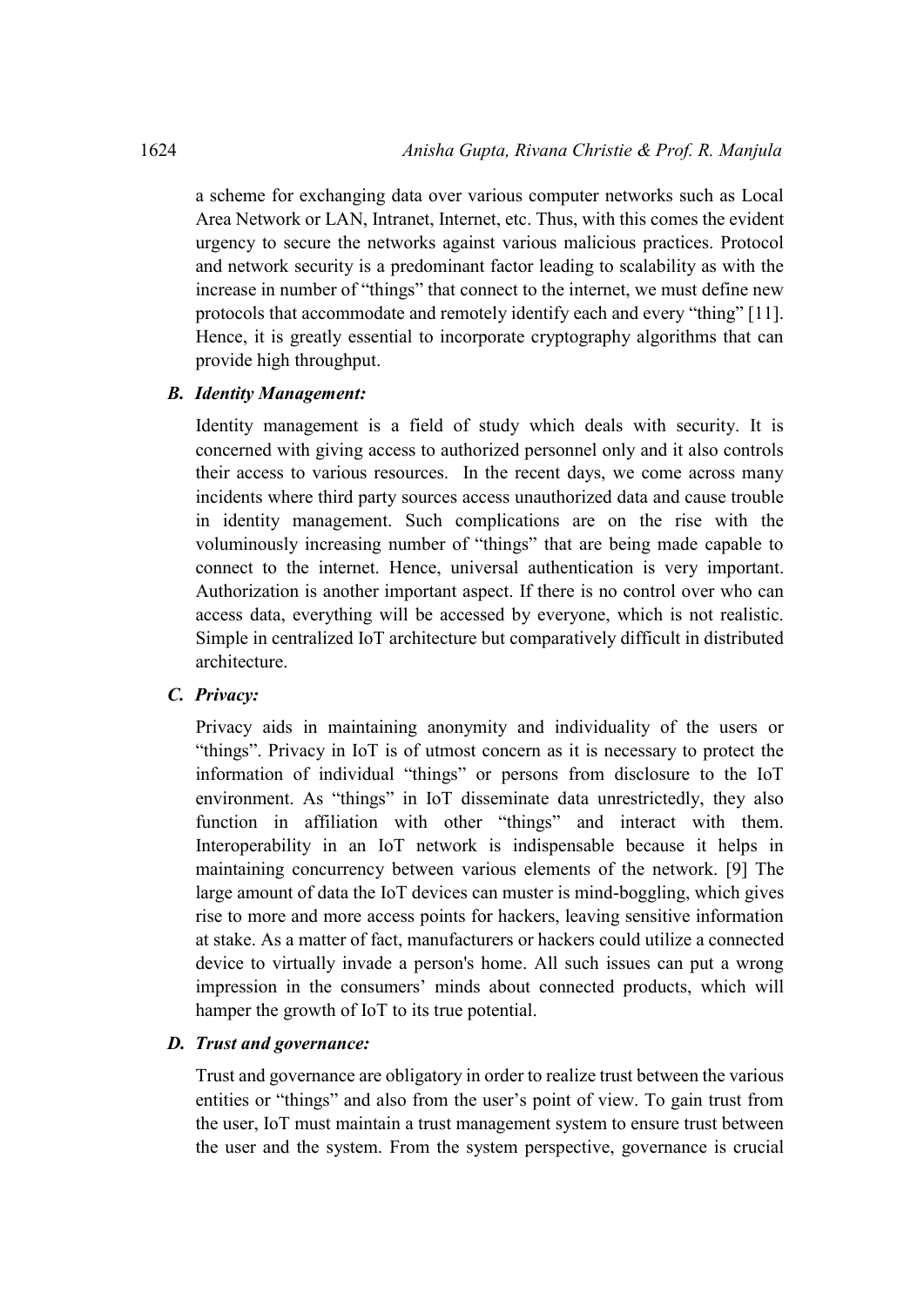where policies should be contained and where policies vs. control is taken care of. If there isn't a proper trust management system, there is a possibility of breach of confidence between entities or between an entity and a thing. Hence, this is one of the major research challenges.

## *E. Fault tolerance:*

The primary aim of fault tolerance in IoT is to readily adapt with the everchanging environments and build up trustworthy redundancy. Since billions of devices are now producing and consuming services, IoT will be more prone to attacks [9]. Immensely constrained devices will be the ones that are most liable to attacks and malicious systems might try to pursue control over other devices either directly or in an indirect manner. Thus, due to this, fault tolerance can be a probable issue in scalability.

## *F. Access control:*

Access control permits only accredited users to access various resources of an IoT system. For example, an administrator will have a wider access as compared to traditional users. The emerging IoT technology calls for access control challenges in a singular way because of the low bandwidth between the IoT devices and the internet, low power requirements of IoT devices and also because of the distributed architecture followed in the system. Thus, we must scrutinize the conventional access control methods before incorporating them in IoT. In the future, there will be various IoT systems with different types of architecture. Hence, this might act as a challenge in the near future.

## *G. Creating knowledge and big data:*

Big data and IoT can be expressed as two side of the same coin. IoT receives and compiles data from multitudinous sensors which is then categorized, formulated and utilized to take programmed judgements. Generating data from IoT devices can pose as one of the biggest threats in the future. Devices are designed in a way to serve a particular purpose rather than a variety of applications combined and incorporated into one device. In some situations, rather than using sensors for each and every small application, it is feasible and more suitable to collect information by inference. IoT devices are increasing by leaps and bounds and this means that the data being produced by IoT devices is also reaching a new high. Hence, there can arise a difficulty in managing such myriad amount of data and extracting required information from it. The biggest obstacle that IoT faces is the relevance of obtained data with the actions or behaviour of the user. Hence, the data thus collected might be of no use ultimately. [4]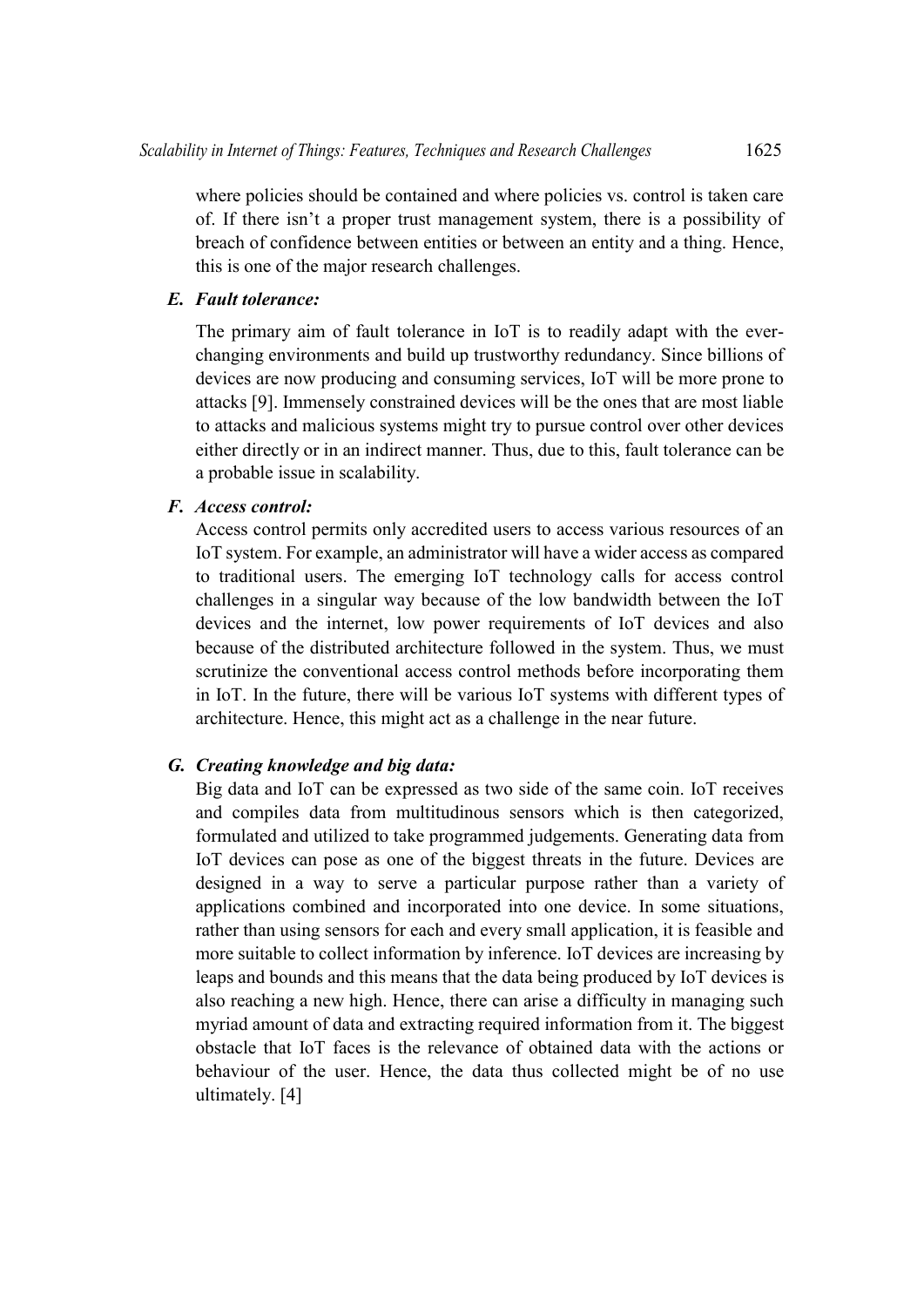# **CONCLUSION**

The IOT in the forthcoming years may see a gigantic leap and hence it is necessary to make the systems that are scalable. Scalability has become an important aspect in the consideration of any IOT system which will make the device more efficient and reliable. The device will be adaptable to any changes in the environment and the needs of the people.

In this paper, we have presented the detailed overview study and importance of scalability. The different types of scalability have been shown. The various features that a scalable device should have has been presented in detail accompanied by the various techniques through with the scalability can be achieved. We have also provided the overview of all the issues while many any iot device scalable. A number of research challenges has been identified and examined which are expected to become major research trends in the next coming years.

Through this paper, we have provided a detailed understanding about scalability will help the readers to realize that how important scalability is in any IoT system and how to achieve it.

# **REFERENCES**

[1] Internet of Things (IoT): A Literature Review by Somayya Madakam, R. Ramaswamy, Siddharth Tripathi IT Applications Group, National Institute of Industrial Engineering (NITIE), Vihar Lake, Mumbai, India Email: somu4smart@gmail.com, ramaswamy2008@gmail.com, [siddharth.iiita@gmail.com.](mailto:siddharth.iiita@gmail.com)

http://file.scirp.org/pdf/JCC\_2015052516013923.pdf

[2] Internet of things scalability: Analyzing the bottlenecks and proposing alternatives by [Rodrigo Da Rosa Righi,](https://www.researchgate.net/profile/Rodrigo_Righi) [Márcio Gomes,](https://www.researchgate.net/researcher/2081916085_Marcio_Gomes) [Cristiano André da](https://www.researchgate.net/profile/Cristiano_Andre_Da_Costa)  [Costa.](https://www.researchgate.net/profile/Cristiano_Andre_Da_Costa)

www.researchgate.net/publication/282355262 Internet of things scalability Analyzing the bottlenecks and proposing alternatives

- [3] Characteristics of Scalability and Their Impact on Performance by André B. Bondi, AT&T Labs
- [4] Internet of things: Vision, applications and research challenges by Daniele Miorandi, Sabrina Sicari, Francesco De Pellegrini, Imrich Chlamtac, CREATE-NET, via Alla Cascata 56/D, IT-38123 Povo, Trento, Italy b Dipartimento di Informatica e Comunicazione, Università degli Studi dell' Insubria, via Mazzini, 5, IT-21100 Varese, Italy
- [5] Searching in Internet of Things: Vision and Challenges by [Daqiang Zhang,](http://ieeexplore.ieee.org/search/searchresult.jsp?searchWithin=%22Authors%22:.QT.Daqiang%20Zhang.QT.&newsearch=true) [Laurence T. Yang,](http://ieeexplore.ieee.org/search/searchresult.jsp?searchWithin=%22Authors%22:.QT.Laurence%20T.%20Yang.QT.&newsearch=true) [Hongyu Huang.](http://ieeexplore.ieee.org/search/searchresult.jsp?searchWithin=%22Authors%22:.QT.Hongyu%20Huang.QT.&newsearch=true) ieeexplore.ieee.org/abstract/document/5951906/